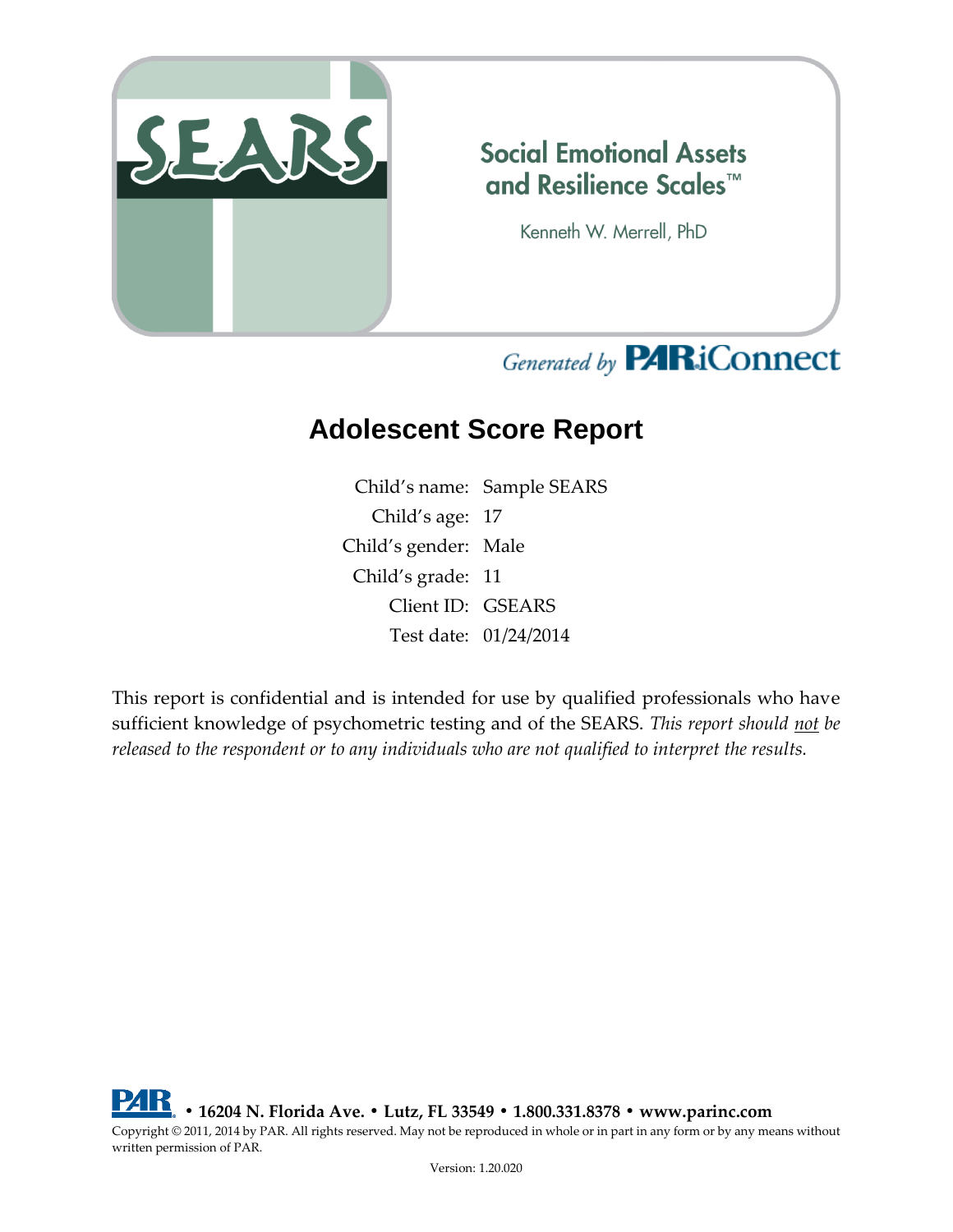### **SEARS-A Scale Overview**

The SEARS-A is a strength-based, multidimensional self-report measure of social strengths and resilience. The SEARS-A consists of 35 items tapping self-regulation, responsibility, social competence, and empathy. The SEARS-A has the following four scales:

- The **Self-Regulation (SR)** scale measures self-awareness, meta-cognition, intrapersonal insight, self-management, and direction.
- The **Social Competence (SC)** scale measures the ability to maintain friendships with peers, engage in effective verbal communication, and feel comfortable around groups of peers.
- The **Empathy (E)** scale measures the ability to empathize with others' situations and feelings.
- The **Responsibility (R)** scale measures the ability to accept responsibility, behave conscientiously, and think before acting.

| <b>Scale</b>                | Raw<br>score | T score<br>$(90\% \text{ CI})$ | Percentile | <b>Tier</b>    | <b>Score level</b>             |
|-----------------------------|--------------|--------------------------------|------------|----------------|--------------------------------|
| <b>Self-Regulation (SR)</b> | 5            | 32<br>$(25-39)$                | 4          | 3              | High Risk                      |
| Social Competence (SC)      | 23           | 56<br>$(50-62)$                | 74         |                | Average to High<br>Functioning |
| Empathy (E)                 | 14           | 35<br>$(29-41)$                | 9          | $\overline{2}$ | At Risk                        |
| <b>Responsibility (R)</b>   | 7            | 36<br>$(29-43)$                | 13         | $\overline{2}$ | At Risk                        |
| <b>SEARS-A total score</b>  | 49           | 38<br>(34-42)                  | 14         | 2              | At Risk                        |

## **SEARS-A Score Summary Table**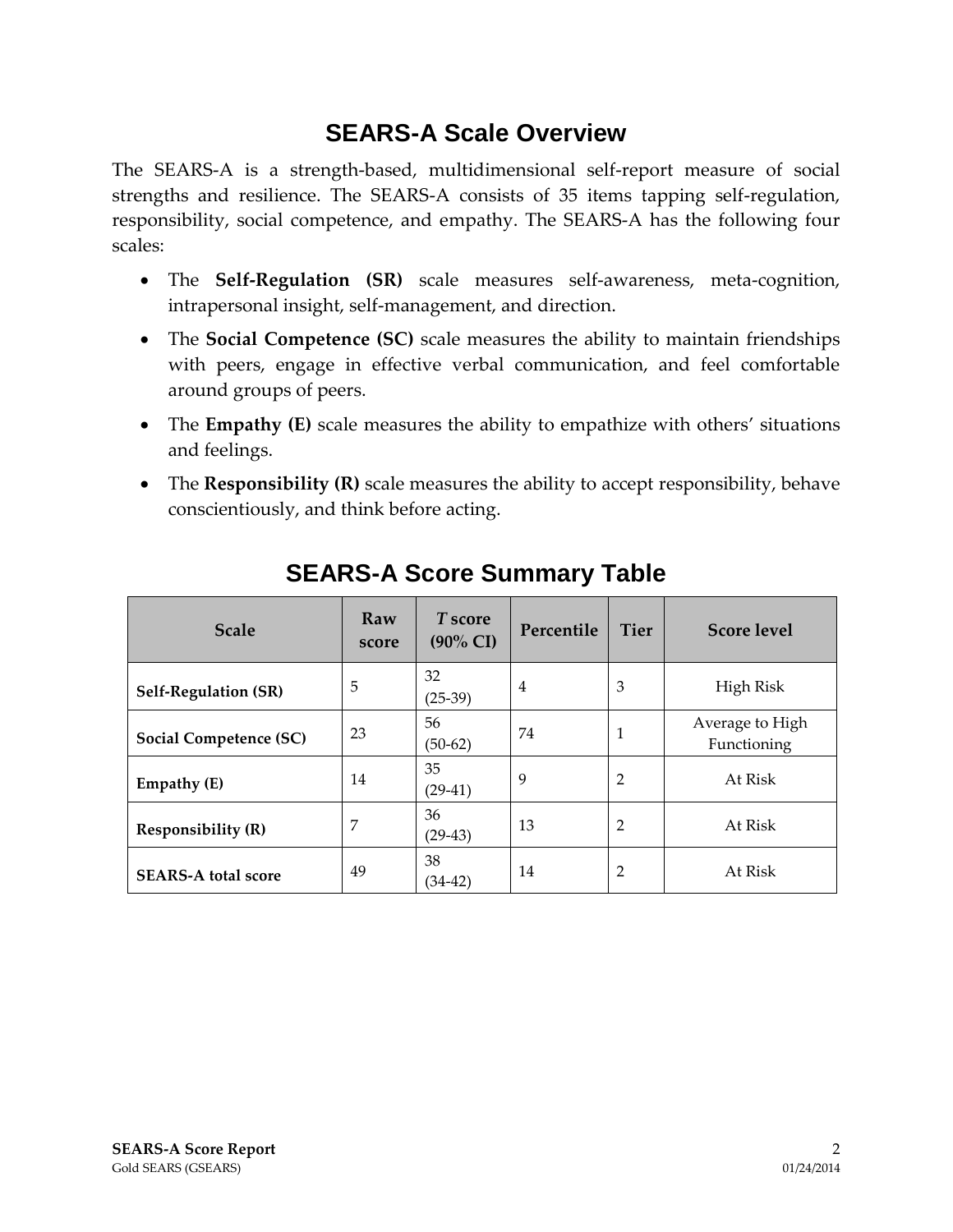

### **SEARS-A** *T***-Score Profile**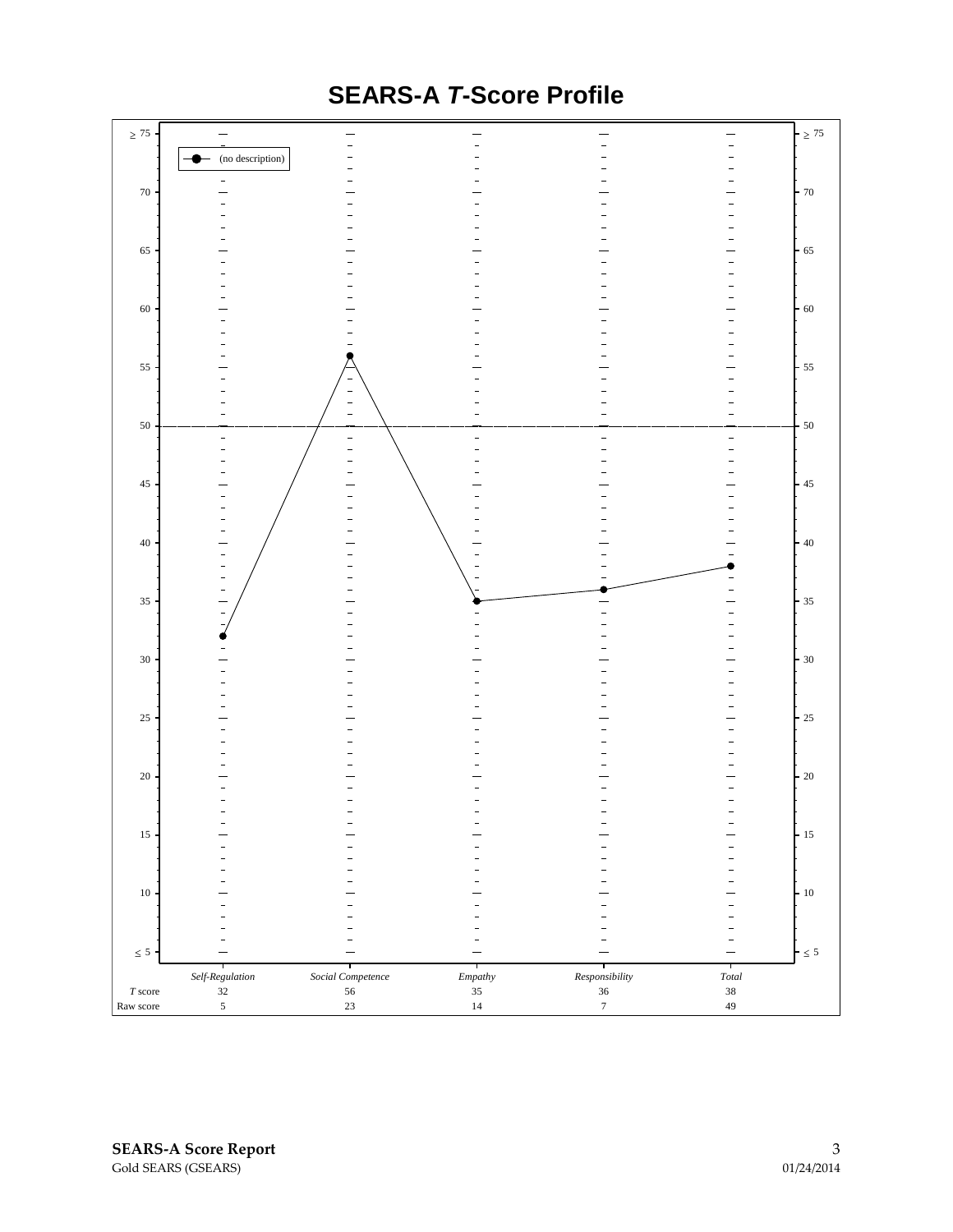

### **SEARS-A Percentile Profile**